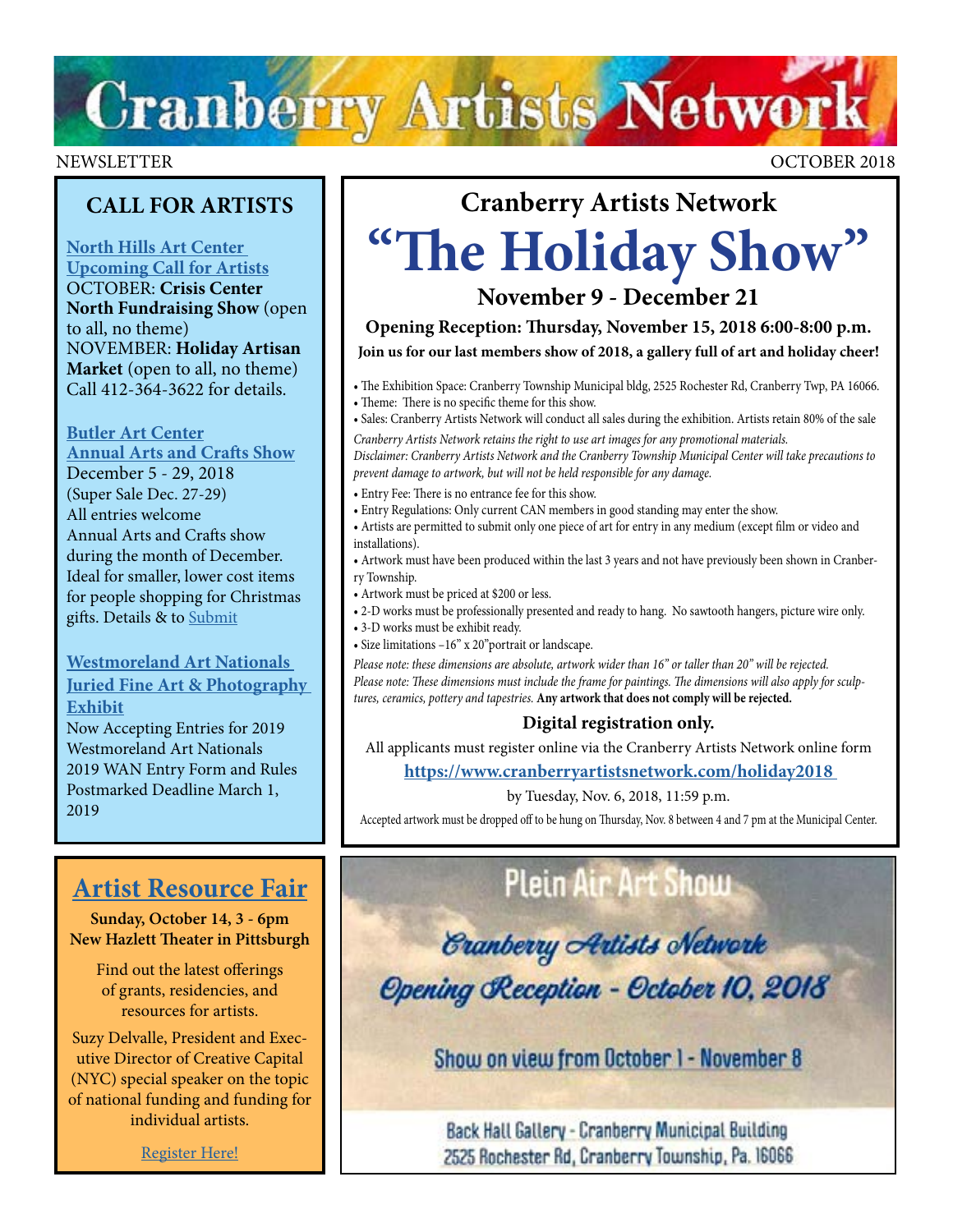#### **CRANBERRY ARTISTS NETWORK 2018 CALENDAR OF EVENTS**

| Oct 3    | First Tuesday figure drawing |
|----------|------------------------------|
| Oct 15   | New Member Screening         |
|          | $5-8$ pm                     |
| Nov 8    | Holiday show drop off        |
|          | $4-7$ pm                     |
| Nov $12$ | Holiday show starts          |
| Nov $13$ | First Tuesday figure drawing |
|          | on second Tuesday because    |
|          | of election day              |
| Nov $15$ | Opening reception for        |
|          | Holiday show 6-8pm           |
| Dec 4    | First Tuesday figure drawing |
| Dec 6    | General Membership           |
|          | Meeting, 6:30-9pm            |
| Dec 20   | Holiday show ends, artwork   |
|          | pick up 4-7pm                |

**Cranberry Municipal BACK HALL GALLERY UPCOMING SCHEDULE**

> **CAN Plein Air October 1, 2018**

**CAN Holiday Show November 9, 2018**

**CAN New Members Show January 18, 2019**

> **Dee Grieb February 18, 2019**

**Colleen Tittiger March 18, 2019**

**Kathy Bischak April 18, 2019**

**Carmen Blanco May 18, 2019**

**Gayle Shubert June 18, 2019**

# **Cranberry Artists Network**

## **OCTOBER FEATURED ARTIST**  DIANE GRGURAS

My paintings are an expression of how I see & feel about the natural world. I appreciate its beautiful diversity, order, & logic. Painting outside has increased my observational skills by letting me see light, color & atmosphere in their true appearance. It has also provided an awareness of the spiritual quality of both the pastoral and the urban landscape. The idea that each person is unique and important is mirrored in these diverse places.

There are a number of artists whose work has been influential for me...Andrew Wyeth, Claude Monet, Wolf Kahn, and the California Impressionists.







Diane Grguras has a B.S. in Medical Illustration from The Ohio State University and an A.S. in Scientific Illustration from San Bernardino Valley College (CA). She completed an internship in medical illustration at the Veterans Administration Medical Center in East Orange, New Jersey. She has worked as a graphic designer and illustrator and is a member of the Pittsburgh Pastel Artists' League, the Pittsburgh Watercolor Society, and the North Hills Art Center. She has taught art classes for adults and children.

Her work in pastel is in the plein aire tradition, and considers color temperature and the effect of light.

She has won awards in many local shows and is represented by the Gallery on 43rd Street in the Lawrenceville section of Pittsburgh, PA.

<https://dianegrguras.com/>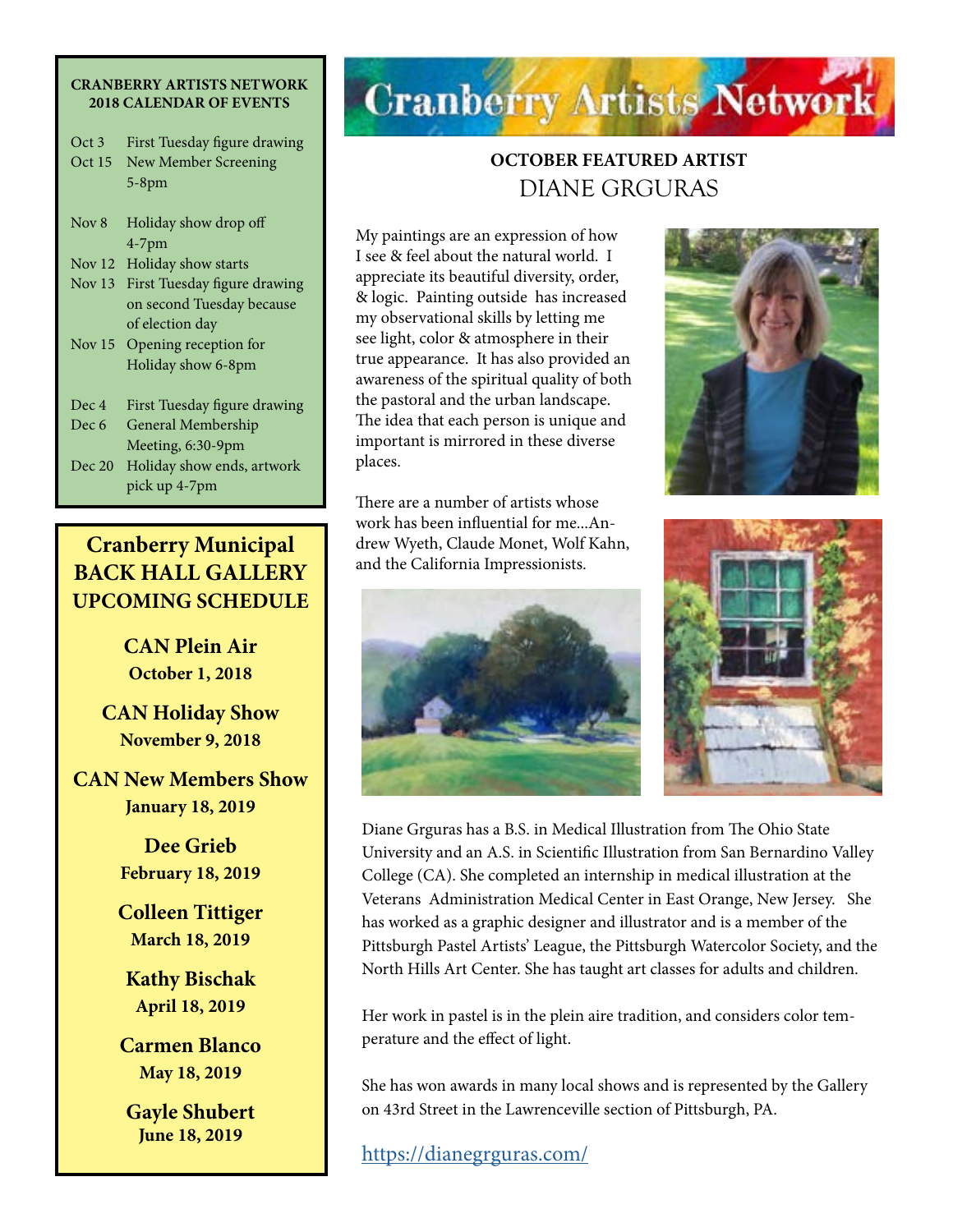

## **MEMBER NEWS**

**Plein Air** artists are busy painting each week on Thursday Mornings 9 - 12 or so. If you are interested in Plein air Painting with us email kbischak@comcast.net to be included in the notifications each week.

**[Dianne Bauman](http://www.diannebauman.com/), Ann Bealer, [Sandra Beitsinger,](https://www.facebook.com/pages/category/Artist/Artwork-by-Sandra-Beitsinger-1593379080977965/) [Kathy Bischak,](https://www.facebook.com/kathy.bischak) [Elizabeth](http://www.douglasartgallery.com/)  [Asche Douglas](http://www.douglasartgallery.com/), [Marge Gardner,](http://beavervalleyartists.org/Artist/gardner.html) [Diane Grguras](https://dianegrguras.com/), [Mary Jane Hadley,](https://www.facebook.com/maryjane.hadley) [Jan Jay](https://www.facebook.com/jan.jay.988), [Peg Lombardi](http://www.lombardiartstudio.com/), [Mary B. Mason,](https://www.facebook.com/mary.b.mason.9) Carolyn Parker, [Marian Sallade](http://galleryon43rdstreet.com/?page_id=339), [Jaison Scha](http://www.jaisonschafer.com/)[fer,](http://www.jaisonschafer.com/) Clare Torso, [Joanne Vennetti,](https://www.facebook.com/joannevennetti)** and **[Patricia Young](https://www.facebook.com/patricia.young.3975)** will have work on display for the CAN Plein Air Show from Oct. 1 - Nov. 8 in the Back Hall Gallery.

**[Debra](http://debratobinart.com) and [James Tobin](http://jamestobinart.com)** have their artwork on display in a few shows going on in October which include:

• The Teapot Show September 22nd through October 21st at Campbell Pottery [Stonewall Gallery](http://www.campbellpotterystore.com/events/event?date_time_id=956) in Cambridge Springs, PA.

• James will also be a featured artist through October 26th at the [Oglebay In](https://oionline.com/events/convergence-digital-art-exhibition-stifel-wheeling/)[stitute Convergence: Art in the Digital Age Exhibition](https://oionline.com/events/convergence-digital-art-exhibition-stifel-wheeling/), Stifel Fine Arts Center, 1330 National Road, Wheeling, WV.



**Colleen Tittiger** will present a marbling demonstration on October 9, 2018 10- 12 pm. at the [Sewickley Public Library.](https://sewickleylibrary.org/) The cost is \$10 and you get to take home your own painting. [Registration Requested.](https://issuu.com/sewickleypubliclibrary/docs/october_2018)

**[Lorrie Minicozzi](http://www.climbingthewalls.net/index.htm)** has an upcoming show at Nemacolin Woodlands Resort. The January 1, 2019 Artist Exhibit: "Animals" will feature Lorrie, two local artists and a bunch of furry friends.









## **April 24 – 28, 2019**

**The Plein Air Convention & Expo is the world's largest plein air event. It's like the Woodstock of outdoor painting. By attending the 2019 Plein Air Convention, you'll make personal connections with 80-plus of the world's top painters (our faculty), plus 900 of your peers, and you'll discover amazing techniques to transform your painting skills. We'll have painting demonstrations on four stages, plus each day we'll go out painting and break the world record for the most plein air painters painting in one place simultaneously.**

**The event takes place in San Francisco, California, April 24-28, 2019. There is an optional 1 1/2 day pre-convention workshop with leading artist Joseph McGurl (April 23), plus an art show and more. All events will take place at the host hotel.**

**For the workshop supplies list, click [here.](https://www.pittsburghwatercolorsociety.com/resources/Documents/Workshops/PWS_2018_Carter%20Watercolor%20Materials%20List.pdf)** 

**QUESTIONS? Call Leslie Baldwin (412) 720-7380**

**[Registration](https://streamlinepublishing.com/s/2019-plein-air-convention-and-expo-2/)**